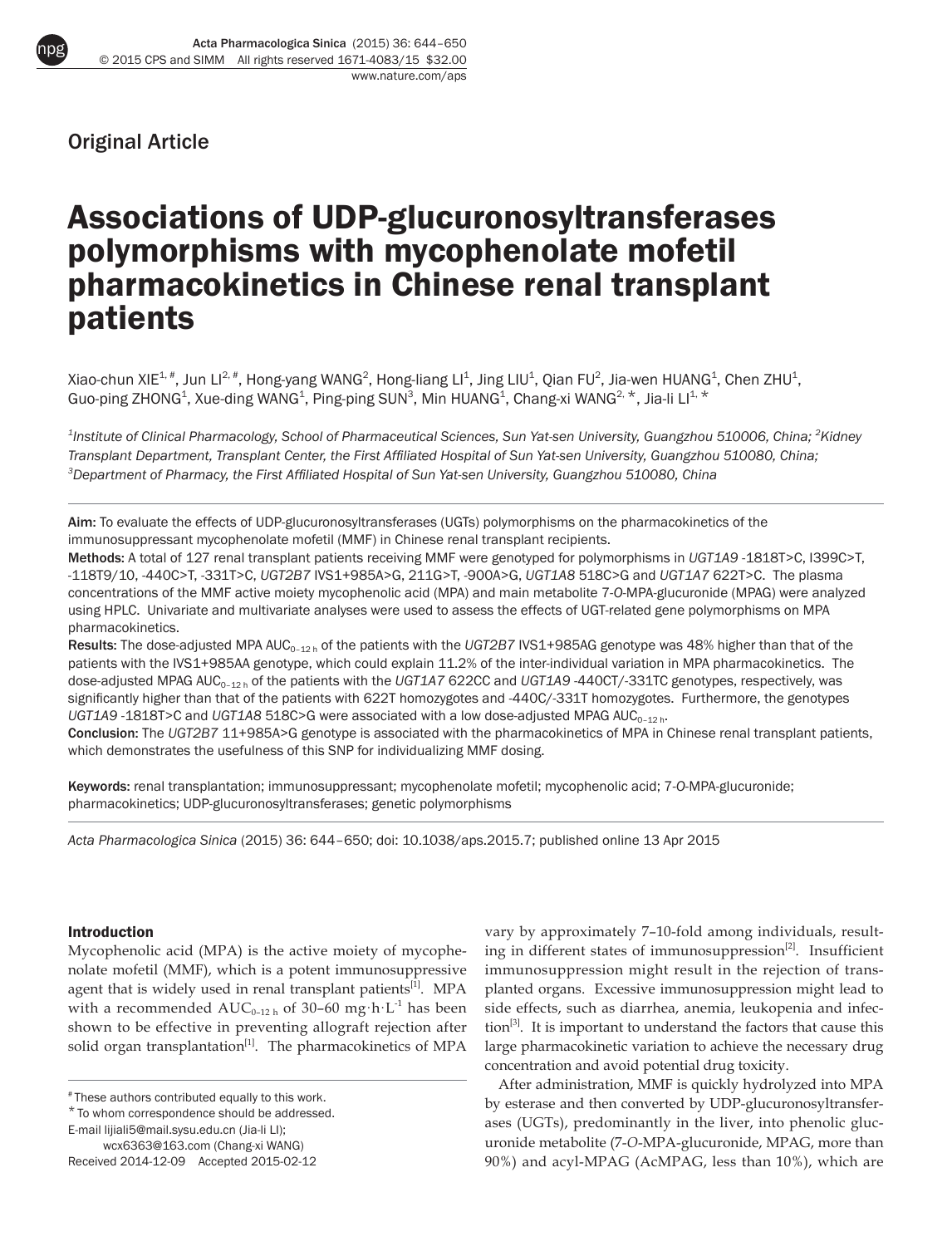excreted by the kidneys<sup>[1, 2]</sup>. MPAG is characterized by enterohepatic circulation, which might affect MPA exposure, and MPA and MPAG exposure are important indicators of UGT activity *in vivo*. In addition, MPAG is reported to be related to the occurrence of diarrhea<sup>[4]</sup>. UGT isoforms that are involved in the metabolism of MPA include UGT1A9, 2B7, 1A8, and 1A7, among which UGT1A9 is the principal enzyme responsible for MPAG and 2B7 for AcMPAG<sup>[5, 6]</sup>.

Many *UGT*-related polymorphisms have been reported to affect UGT activity and thus affect drug metabolism<sup>[7, 8]</sup>. *UGT1A9* -440C>T, -331T>C, I399C>T, and -118T<sub>10</sub> were shown to be associated with higher activity *in vitro*<sup>[9-12]</sup>. *UGT1A9* -1818T>C was reported to be related to slightly elevated UGT1A9 activity, without a significant difference<sup>[13]</sup>. *UGT1A8\*2* (518C>G) led to the decreased activity of UGT1A8[14–16]. *UGT2B7*\*2 (802C>T) was reported to have a limited effect on UGT2B7 activity. However, *UGT2B7*  -900A>G, which was in complete linkage disequilibrium (LD) with *UGT2B7*\*2, has been shown to result in lower activity of the enzyme<sup>[15]</sup>. *UGT2B7\*3* (211G>T) was associated with higher enzyme activity<sup>[10]</sup>. The *UGT1A7* 622T>C genotype was reported to abolish the activity of UGT1A7 *in vitro*<sup>[17]</sup>.

All of these single nucleotide polymorphism (SNPs) have been investigated in MPA pharmacokinetics *in vivo*, with conflicting results that might be due to the limitations of the sample size, the differences in the ethnicities and co-administered drugs, or the confounding effects of other genetic polymorphisms. Unlike other rare *UGT1A9* SNPs, the *UGT1A9* -1818T>C genotype is a common variation found in the Chinese population, with a mutant frequency of 52.4% and a distinct ethnic difference $^{[13]}$ . It is necessary to investigate the effect of the *UGT1A9* -1818T>C genotype on MPA pharmacokinetics in Chinese patients. The influence of the *UGT1A7* 622T>C genotype on MPA metabolism in the Chinese population has not been studied. Innocenti *et al* recently discovered a novel SNP in the intron region, *UGT2B7* IVS1+985G>A, which could affect UGT2B7 activity. No *in vivo* study has examined the influence of the IVS1+985G>A polymorphism on drug metabolism. We hypothesized that the UGT2B7 IVS1+985G>A polymorphism might affect the metabolism of MPA.

To evaluate the genetic factors influencing MPA pharmacokinetics, we systematically investigated the relationship between *UGT*-related polymorphisms and MPA pharmacokinetics in Chinese renal transplant patients, including wellunderstood SNPs that have been poorly examined in the Chinese population as well as SNPs that have not been studied in any population.

## Materials and methods

## Ethics statement

The study was performed according to the Declaration of Helsinki and with ethical approval from the Ethics Committee of the First Affiliated Hospital of Sun Yat-sen University (No [2008]23). Written informed consent was obtained from all of the subjects.

## Patients and therapy

A total of 127 renal transplant recipients (82 males and 45 females) from the Kidney Transplant Department, Transplant Center, the First Affiliated Hospital, Sun Yat-sen University were enrolled in this study. The average age of the patients was 37.05±10.6 years, whereas the average weight was 58.53±11.0 kg.

All of the patients received a triple immunosuppressive regimen consisting of MMF(Cellcept®, Roche, Basel, Switzerland), tacrolimus (Prograf®, Fujisawa Ireland Ltd, Killorglin, Ireland) and steroids (prednisone, Guangdong Huanan Pharmacy, Ltd, Dongguan, China). Except for tacrolimus and prednisone, any medication that might affect the MPA concentration used during treatment, such as proton pump inhibitors, were prohibited. Patients with impaired hepatic function, combined organ transplantation or a smoking habit were excluded. All of the patients received maintenance therapy with a fixed dose of MMF for at least 2 weeks before blood sample collection. There should be no adverse reaction at least 1 week before or after blood sample collection. The MMF dose regimens ranged from 0.5 g q 12 h to 1 g q 12 h according to the clinical symptoms and side effects.

### Collection of the blood samples

Venous blood samples were collected at 0.5, 1.5, 4, and 9 h after the morning dose of MMF. We used a validated abbreviated sampling strategy to estimate the  $AUC_{0-12 h}$  of MPA and MPAG instead of a full time-concentration profile<sup>[18, 19]</sup>. Briefly, blood samples before and 0.5, 1.0, 1.5, 2.0, 3.0, 4.0, 6.0, 9.0, and 12.0 h after the MMF morning dose were obtained from 42 adult renal transplant patients who used a fixed MMF dose combined with tacrolimus for at least 2 weeks. The bestfit description of the MPA  $AUC_{0-12 h}$  was decided by multiple linear regression analysis with  $r^2$ =92.8%, model P<1.0×10<sup>-6</sup> and D-W=1.917. The MPAG  $AUC_{0-12 h}$  was determined by the multiple linear regression analysis with  $r^2 = 95.6$ %, model  $P$ <1.0×10<sup>-8</sup> and D–W=2.245<sup>[20]</sup>, all of which were within the acceptable range. We calculated the dose-adjusted  $AUC_{0-12h}$  of both MPA and of MPAG.

## MPA and MPAG concentration detection

The plasma MPA and MPAG concentrations were simultaneously analyzed using a validated high performance liquid chromatography (HPLC) method<sup>[21-24]</sup>. Briefly, the plasma was extracted from whole blood after centrifugation at 4000 rpm/10 min. The plasma was stored at -80 °C until detection. A mixture of  $5\%$  ZnSO<sub>4</sub> and methanol (30:70,  $v/v$ ) was used as the protein precipitator, and naproxen was used as the internal standard. A mixture of 100 μL of plasma, 10 μL of naproxen and 100 μL of the precipitator was fully blended by a 1-min vortex before centrifugation at 14 000 rpm for 10 min to eliminate the denatured protein. The supernatant was separated on a solid reversed-column (4.6 mm×250 mm, 5 μm particle size; Xtimate™ C18, Welch Materials, Inc, Shanghai, China) using a Waters 1525-717-2487 HPLC system with ultraviolet detection at 215 nm. The mobile phase consisted of 0.1%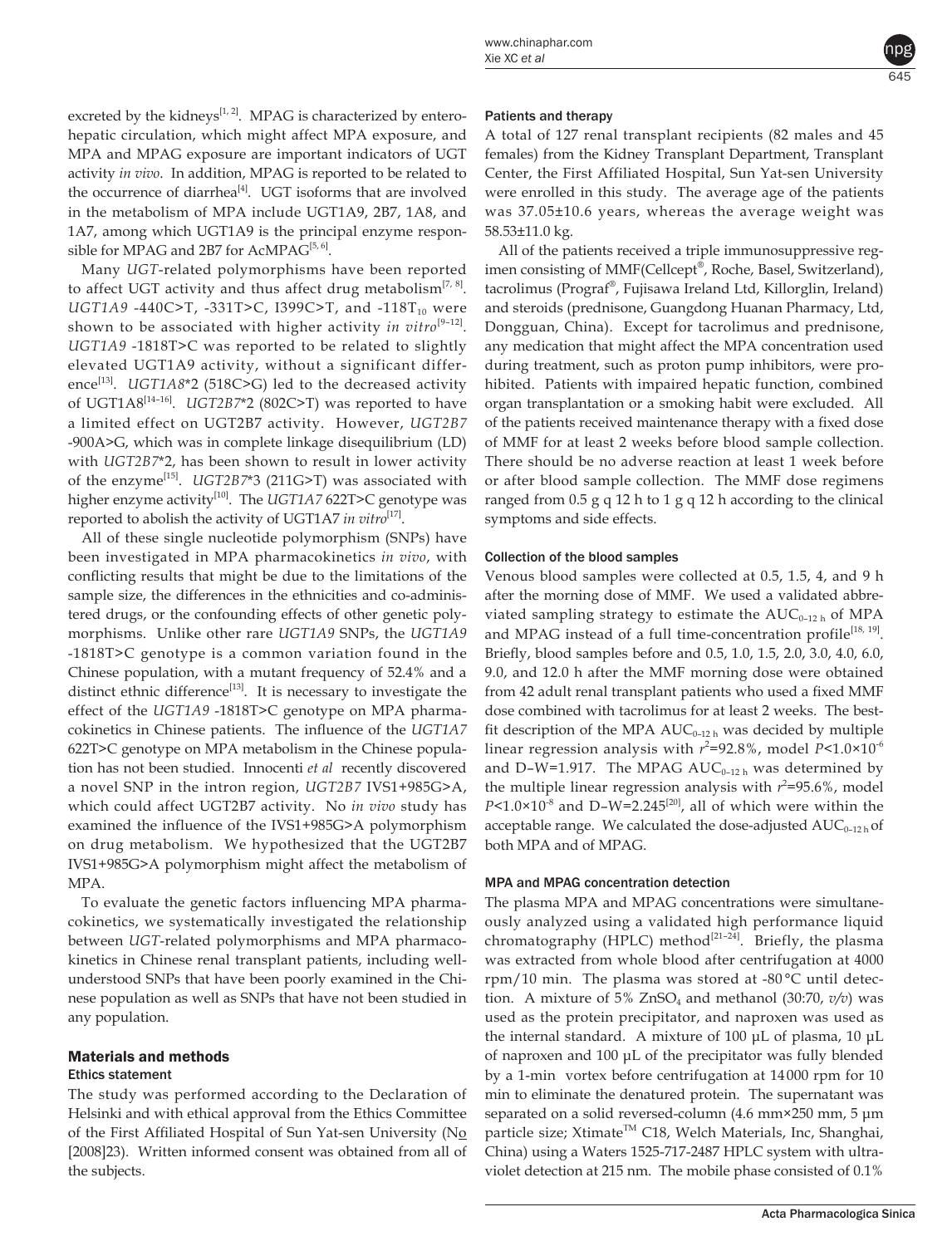trifluoroacetic acid and methanol (35:65, *v/v*), and the flow rate was 0.8 mL/min. All of the material used was of HPLC grade.

#### DNA extraction and genotyping

Total genomic DNA extraction was conducted following a previously described method<sup>[25]</sup>. The *UGT1A8*\*2 polymorphism was detected using previously reported methods of polymerase chain reaction restriction-fragment length polymorphism (PCR-RFLP)<sup>[16]</sup>. The polymorphisms of *UGT1A9*  $-118dT_{9/10}$  and I399C>T were genotyped by PCR-sequencing<sup>[10]</sup>. The other polymorphisms were genotyped by a MassArray® SNP genotyping system (Sequenom, Inc, San Diego,  $CA$ , USA)<sup>[26]</sup>.

#### Statistical analysis

Nonparametric tests were used for the univariate analysis using SPSS (Statistical Package for the Social Sciences) statistical software (version 21.0). The Mann-Whitney *U*-test was used for the comparison of two groups, whereas the Kruskal-Wallis test was used for the comparison of more than two groups. The Hardy-Weinberg equilibrium was tested in the frequencies of all the genotypes using a chi-square test procedure. The LD between the SNPs was tested using SHEsis<sup>[27]</sup>. A multivariate analysis by stepwise linear regression was applied to examine the association between MPA pharmacokinetics and various genotypes. The pharmacokinetic parameters were logarithmically transformed prior to the multivariate analysis. Only the variables with a *P* value of less than 0.1 in the univariate analysis were included in the multivariate analysis. The differences were considered to be statistically significant with *P*<0.05.

#### **Results**

#### Genotype frequencies

All of the 127 patients were genotyped for polymorphisms in *UGT1A9* -1818T>C, I399C>T, -118T<sub>9/10</sub>, -440C>T, -331T>C, *UGT2B7*\*3, IVS1+985A>G, -900A>G, *UGT1A8*\*2 and *UGT1A7* 622T>C. All of the allele and genotype frequencies complied with the Hardy-Weinberg equilibrium and previous reports in Chinese Han populations (Table 1). A complete LD was observed between *UGT1A9* -440C>T and 331T>C (*D*'=1). No significant link was found between the other individual combinations of SNPs.

#### The influence of the UGT2B7 polymorphisms on MPA pharmacokinetics

The MPA dose-adjusted  $AUC_{0-12 h}$  was significantly higher in the recipients with the *UGT2B7* IVS1+985AG genotype than that in the UGT2B7 IVS1+985AA carriers (47.93±28.92 *vs*  32.42±24.35 mg·h·L-1·g-1, *P*=0.002) (Figure 1). We found that other UGT2B7-related polymorphisms did not affect the doseadjusted MPA  $AUC_{0-12 h}$  (data not shown).

#### The influence of the *UGT1A7*, *UGT1A8,* and *UGT1A9* polymorphisms on MPA/MPAG pharmacokinetics

The dose-adjusted  $AUC_{0-12h}$  of MPAG was significantly greater

Table 1. The genotype frequencies of UGT-related polymorphisms.

| <b>SNP</b>                    | Genotype  | Frequency<br>(n, %) |  |
|-------------------------------|-----------|---------------------|--|
| UGT1A7 622T>C rs11692021      | TT        | 84 (66.1)           |  |
|                               | <b>CT</b> | 38 (30)             |  |
|                               | CC        | 5(3.9)              |  |
| UGT1A8*2 (518C>G) rs1042597   | <b>CC</b> | 34 (26.8)           |  |
|                               | CG        | 55 (43.3)           |  |
|                               | GG        | 38 (29.9)           |  |
| UGT1A9 -1818T>C rs13418420    | <b>CT</b> | 32(25.2)            |  |
|                               | CC        | 95 (74.8)           |  |
| UGT1A9-440C>T/-331T>C         | CC/TT     | 120 (96)            |  |
| rs2741045/rs2741046           | CT/TC     | 5(4)                |  |
| UGT1A9 I399C>T rs2741049      | CC        | 23 (18.1)           |  |
|                               | <b>CT</b> | 34 (26.8)           |  |
|                               | <b>TT</b> | 70 (55.1)           |  |
| UGT1A9 -118T9/10 rs35426722   | 9/9       | 43 (33.8)           |  |
|                               | 9/10      | 62 (48.8)           |  |
|                               | 10/10     | 22 (17.4)           |  |
| UGT2B7 IVS1+985A>G rs62298861 | AA        | 114 (89.8)          |  |
|                               | AG        | 13(10.2)            |  |
| UGT2B7*3 211G>T rs12233719    | GG        | 93 (73.2)           |  |
|                               | GT        | 33(26)              |  |
|                               | <b>TT</b> | 1(0.8)              |  |
| UGT2B7 -900G>A rs7438135      | GG        | 14(11)              |  |
|                               | GA        | 45 (35.4)           |  |
|                               | AA        | 68 (53.6)           |  |



Figure 1. Correlation of the *UGT2B7* IVS1+985A>G genotype with the dose-adjusted AUC<sub>0-12 h</sub> of MPA in Chinese renal transplant patients.

in the patients with the *UGT1A9* -1818CT genotype than that in the carriers of the *UGT1A9* -1818CC genotype (671.39±338.62 *vs* 548.98±330.11 mg·h·L<sup>-1</sup>·g<sup>-1</sup>, *P*=0.002) (Figure 2A), and the dose-adjusted MPA  $AUC_{0-12 h}$  was greater in the patients with the *UGT1A9* -1818CT genotype than that in the carriers of the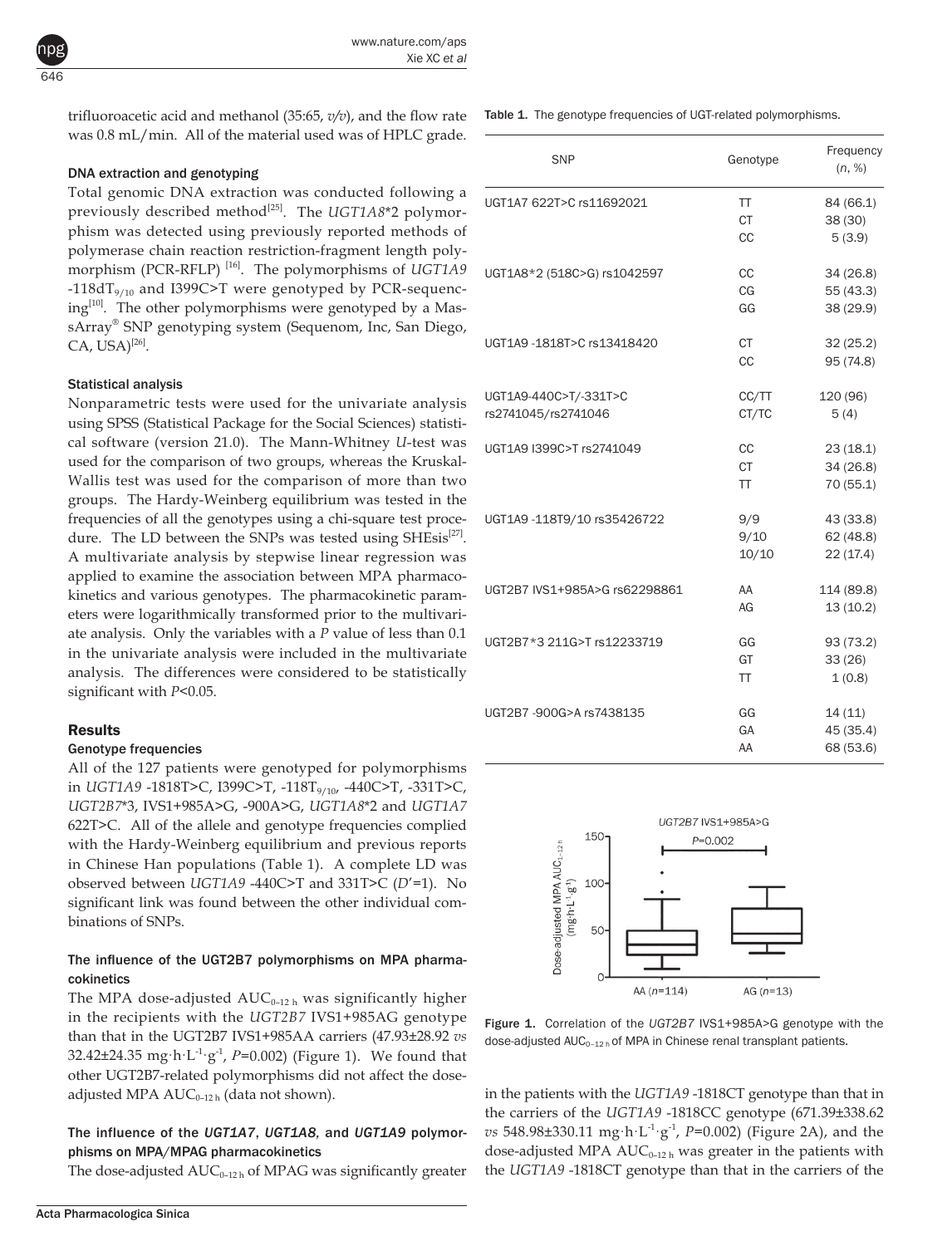



Figure 2. Correlation of the *UGT1A9* -1818T>C genotype (A), the *UGT1A9* -440C>T/-331T>C genotype (B), the *UGT1A8*\*2 genotype (C) and the *UGT1A7* 622C>T genotype (D) with the dose-adjusted  $AUC_{0-12 h}$  of MPAG in Chinese renal transplant patients.

*UGT1A9* -1818CC genotype, without a statistically significant difference (47.14±26.12 *vs* 38.18±18.14 mg·h·L-1·g-1, *P*=0.061). Although *UGT1A9* -440C>T/-331T>C mutant carriers were rare in this study group  $(n=5)$ , our data showed that these two variant alleles were related to an increase in the doseadjusted  $AUC_{0-12h}$  of MPAG in comparison to that of the wildtype carriers (870.4±431.3 *vs* 622.1±363.5 mg·h·L-1·g-1, *P*=0.028) (Figure 2B). Compared to the carriers of UGT1A8\*1/\*1, the *UGT1A8*\*1/\*2 and \*2/\*2 subjects presented a 22% lower dose-adjusted AUC0–12 h of MPAG (597.6±337.6 *vs* 726.5±349.7 mg·h·L<sup>-1</sup>·g<sup>-1</sup>, *P*=0.004) (Figure 2C). The dose-adjusted  $\text{AUC}_{0-12 \, \text{h}}$ of MPAG in the individuals with the *UGT1A7* 622CC genotype was significantly higher than that in the patients with the 622TT genotype (826.60±118.60 *vs* 539.20±156.40 mg·h·L-1·g-1, *P*=0.012) (Figure 2D). No association was observed between the polymorphisms of *UGT1A9* I399C>T and  $-118T_{9/10}$  and MPA pharmacokinetics (data not shown).

#### Multivariate analysis of MPA pharmacokinetics

The results of the multivariate analysis are listed in Table 2. Two polymorphisms (*UGT2B7* IVS1+985A>G and *UGT1A9*  -1818T>C) as well as the age, weight, albumin level and gender were included in building the model. In the results, the *UGT2B7* IVS1+985A>G and *UGT1A9* -1818T>C polymorphisms were included in the final model (model *P*=0.001). The *UGT2B7* IVS1+985AG genotype was independently predictive of a higher dose-adjusted MPA  $AUC_{0-12}$  <sub>h</sub>, which explained 11.2% of the inter-individual variations, whereas the *UGT1A9* -1818T>C polymorphism was independently predictive of a lower dose-adjusted MPA  $AUC_{0-12h}$ . In addition to the genetic factors, age and gender were included in the final model (*P*=0.004 and *P*=0.019, respectively), the total of which led to a 23.1% explanation of the variation of MPA pharmacokinetics.

#### **Discussion**

The large inter-subject variations in MPA pharmacokinetics are characterized by large differences in the MPA/ MPAG plasma concentrations. In this work, we found that the *UGT2B7* IVS1+985A>G, *UGT1A9* -440C>T/-331T>C, -1818C>T, *UGT1A8*\*2 and *UGT1A7* -622T>C polymorphisms were associated with MPA pharmacokinetics in Chinese renal transplant patients.

Table 2. The stepwise linear regression analysis for prediction of dose-adjusted AUC<sub>0-12 h</sub> of MPA.

| Dependent factor                   | Independent factor             | Coefficient       | Partial $r^2$   | □                | Model P |
|------------------------------------|--------------------------------|-------------------|-----------------|------------------|---------|
| Dose-adjusted<br>MPA $AUC_{0-12h}$ | UGT2B7 IVS1+985AA vs AG<br>Age | 0.541<br>$-0.011$ | 0.112<br>0.0713 | < 0.001<br>0.004 | < 0.001 |
|                                    | Gender (male=1, female=2)      | 0.219             | 0.0462          | 0.019            |         |
|                                    | UGT1A9 -1818 TC vs CC          | $-0.218$          | 0.0372          | 0.036            |         |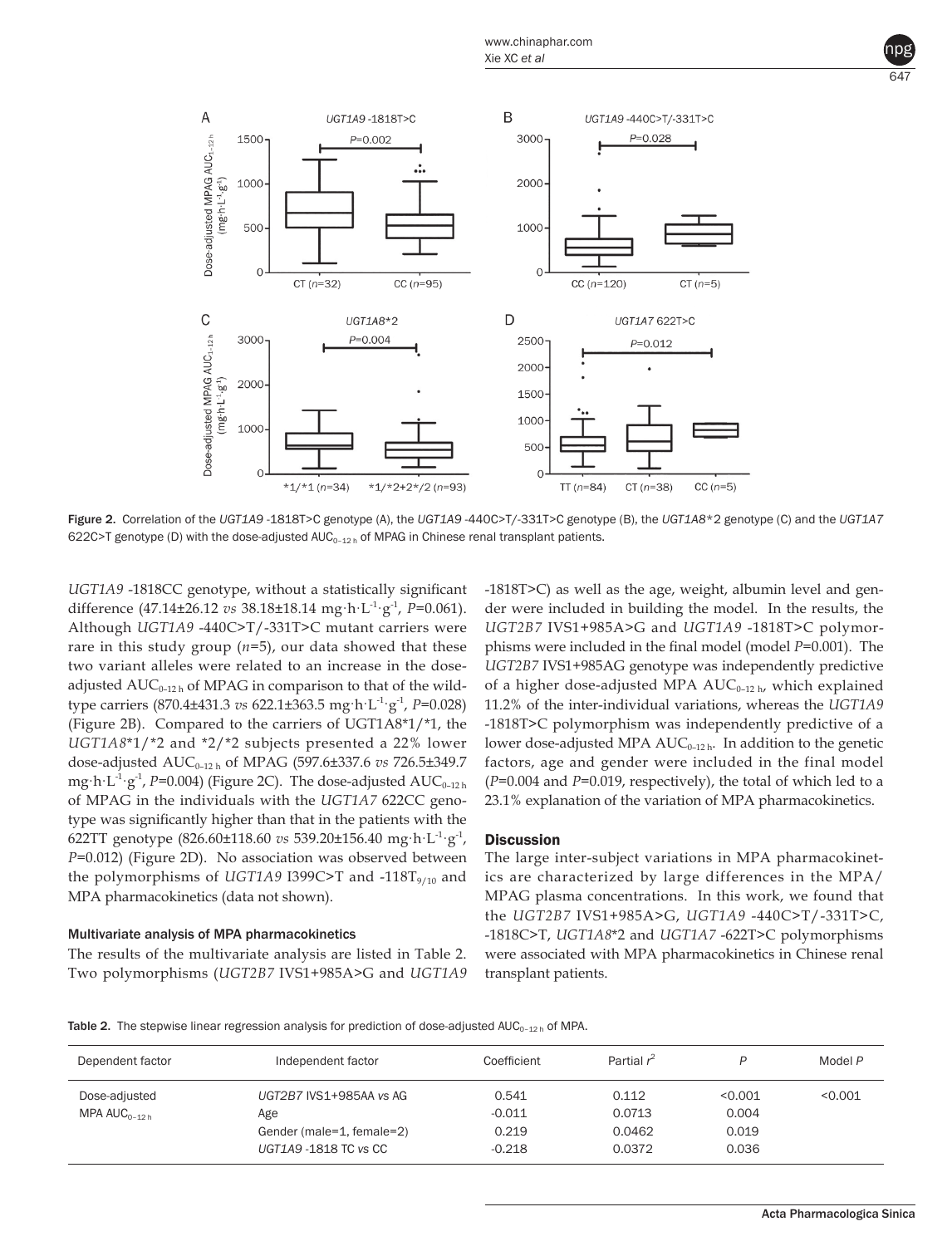648 npg

> In our research, the IVS1+985AG genotype was found to be associated with an elevated dose-adjusted MPA  $AUC_{0-12 h}$ (*P*=0.002), which could explain 11.2% of the inter-individual variations in MPA pharmacokinetics (*P*<0.001). Innocenti *et al* discovered a haplotype consisting of the *UGT2B7* IVS1+985A>G polymorphism and two other SNPs, which were in high LD with each other, to be associated with an increasing enzyme activity by regulating mRNA expression of *UGT2B7 in vitro*[28]. However, no *in vivo* data focusing on the effect of the IVS1+985A>G polymorphism on any drug metabolism has been reported. Despite a tendency for the up-regulation of the *UGT2B7* activity by the IVS1+985A>G polymorphism *in vitro*, we found a negative effect of this polymorphism on transforming the MPA. This discordancy between *in vivo* and *in vitro* studies might have many causes. First, alternative splicing mechanisms are very complex, and the *in vitro* data could not exactly predict the actual situation *in vivo*. The *UGT2B7* IVS1+985A>G polymorphism was reported to favor the formation of splicing variant 1, which is expressed most frequently in the liver and intestinal tract<sup>[29, 30]</sup>. Additionally, other splicing variants naturally occur in other tissues, including the kidneys, in which the effects of the IVS1+985A>G polymorphism on these splicing variants were unknown. Moreover, it was reported that different splicing variants could interact with each other by competitive binding, which further complicates the process. It is possible that this polymorphism not only influences splicing variant 1 formation but also affects the formation of other splicing variants, which in turn could affect the formation of splicing variant 1. Second, the effect of the Y483D polymorphism on UGT1A9 activity was substrate dependent<sup>[31, 32]</sup>. The IVS1+985A>G mutation might affect the substrate specificity of UGT2B7 in the similar way, which might lead to unexpected responses in MPA pharmacokinetics. Third, all of the patients in this study were co-administered with tacrolimus, which might inhibit UGT enzyme activity, counteracting the influence of this polymorphism on MPA pharmacokinetics. However, the clear mechanisms by which this SNP leads to an increased exposure to MPA remain to be explained.

> We found that individuals with the *UGT1A9* -440CT/-331TC genotypes had higher dose-adjusted  $AUC_{0-12h}$  of MPAG than those of the individuals with the wild type (*P*=0.028), whereas the *UGT1A9* -1818CC genotype was associated with a lower dose-adjusted  $AUC_{0-12 h}$  of MPAG ( $P=0.002$ ). The most wellstudied gene involved in the metabolism of MPA is *UGT1A9*, which accounts for more than 50% of MPAG production. The *UGT1A9* -440C>T/-331T>C polymorphism is associated with enhanced UGT activity in human liver microsomes<sup>[6, 33]</sup>, a finding that was consistent with our result. Very few *in vivo* studies demonstrated the effect of the *UGT1A9* -1818T>C polymorphism on MPA pharmacokinetics. An *in vitro* study showed that the -1818C allele might lead to slightly evaluated enzyme activity; however, the result was inconclusive and without significant differences. We showed, for the first time, that the *UGT1A9* -1818T>C polymorphism was associated with a lower dose-adjusted  $AUC_{0-12h}$  of MPAG in the Chinese population.

In addition, the *UGT1A9*, *UGT1A8,* and *UGT1A7* polymorphisms play important roles in regulating the metabolism of MPA. We found a positive relationship between the doseadjusted  $AUC_{0-12h}$  of MPAG and the *UGT1A7* 622C allele in Chinese renal transplant patients (*P*=0.030), and *UGT1A8*\*2 was found to be associated with a lower dose-adjusted AUC<sub>0-12 h</sub> of MPAG (*P*=0.004). The influence of the *UGT1A7* -622T>C polymorphism on MPA metabolism *in vivo* had only been investigated in populations other than Chinese populations, and conflicting results have been observed. Patients with the *UGT1A7* 622TC genotype demonstrated increased oral clearance and a decreased  $C_{\text{max}}$  of MPA<sup>[8]</sup>, which resulted in an accumulation of MPAG. These findings were in accordance with our results. Compared to the wild type, the *UGT1A8*\*2 polymorphism was found to have a limited effect on MPAG production *in vitro*[5, 6]. The MPA dose-adjusted trough concentrations were 60% higher in the \*1/\*2 and \*2/\*2 carriers than those in the patients with the wild type *in vivo*[34], from which we could assume an inhibitive effect of the *UGT1A8*\*2 polymorphism on UGT1A8 activity. Correspondingly, our result that the *UGT1A8*\*2 polymorphism had a negative effect on MPAG formation *in vivo* was consistent with this assumption.

No association was observed between the *UGT1A9* I399C>T,  $-118T_{9/10}$ , *UGT2B7*\*3,  $-900A>G$  polymorphisms and MPA pharmacokinetics in our research. Conflicting results concerning these polymorphisms have been observed in other studies[15, 35, 36], which might have resulted from the specific binding of different substrates to UGT1A9 or UGT2B7 affected by mutant alleles, different co-administered drugs and limitation of the sample size. Thus, a larger sample size is needed to evaluate the effect of these polymorphisms on MPA pharmacokinetics, whereas co-medication should be taken into consideration as well.

In this study, we systematically evaluated the potential influence of the *UGTs*-related polymorphisms on MPA pharmacokinetics in Chinese renal transplant patients. We found that the *UGT2B7* IVS1+985A>G polymorphism was the most profound factor in the large variation in MPA pharmacokinetics. Patients who carry the *UGT2B7* IVS1+985AG genotype might be at a greater risk of a higher dose-adjusted MPA  $AUC_{0-12 h}$ , which would lead to infection and other side effects that might require reducing the MMF dosage. In addition, the *UGT1A9* -440C>T/-331T>C, -1818C>T, and *UGT1A7* -622T>C and *UGT1A8*\*2 polymorphisms were related to the doseadjusted  $AUC_{0-12 h}$  of MPAG, which might influence MPA exposure and thus clinical outcomes. The *UGTs*-related polymorphisms might be useful for the individualization of MMF dosing.

#### Acknowledgements

We appreciate the financial support provided by the National Major Projects for Science and Technology Development from Science and Technology Ministry of China (Grant No 2012ZX09506001-004), the National Natural Science Foundations of China (No 81102515, 81320108027 and 81173131),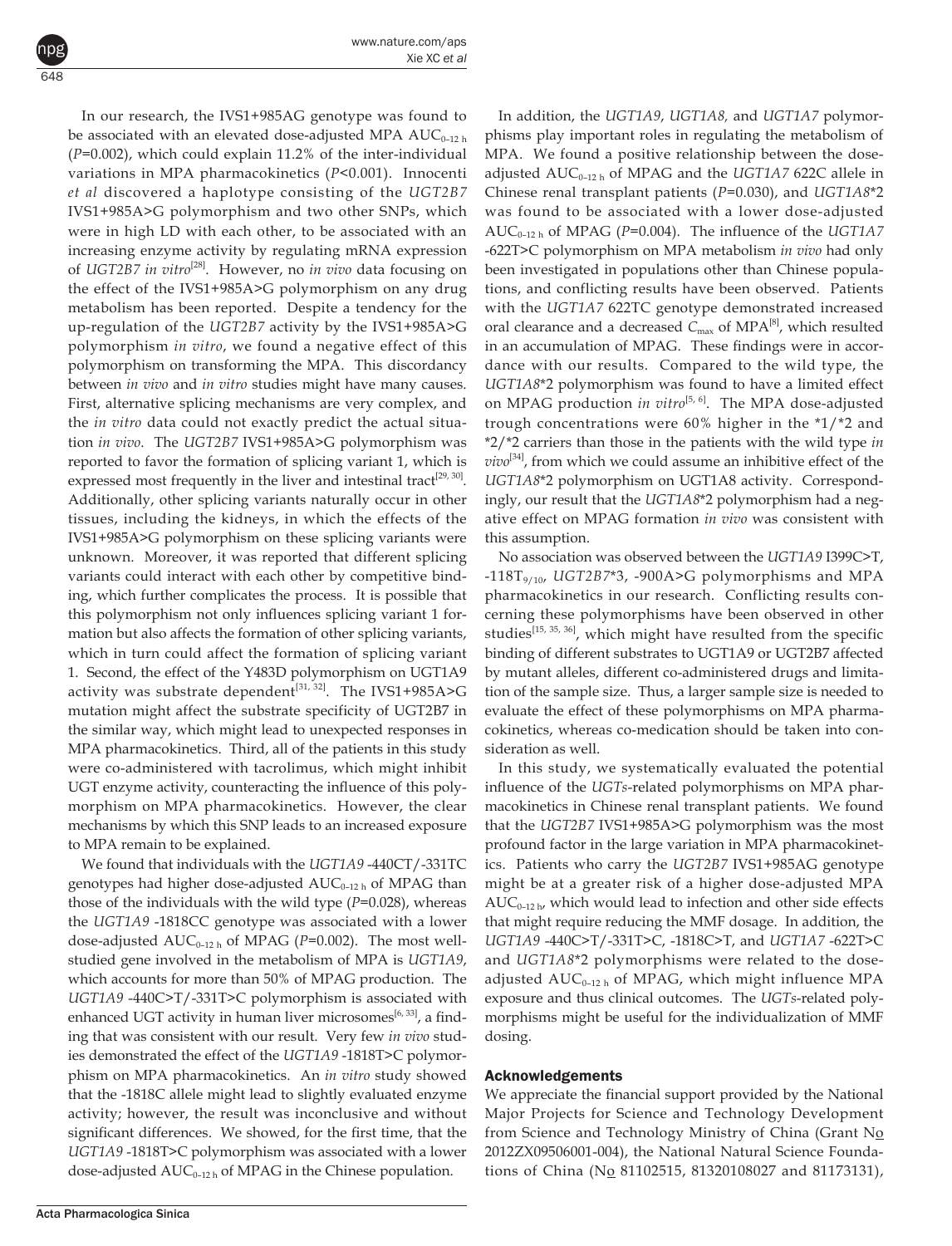

the Key Laboratory Foundation of Guangdong Province (No 2011A060901014) and the Major Scientific and Technological Project of Guangdong Province (No 2011A080300001 and 2012A080202013).

#### Author contribution

Xiao-chun XIE, Jia-li LI, Min HUANG, and Chang-xi WANG designed the research. Xiao-chun XIE, Jun LI, Qian FU, Hongyang WANG, and Ping-ping SUN performed the research. Xiao-chun XIE, Xue-ding WANG, Jing LIU, Jia-wen HUANG, and Hong-liang LI contributed new reagents and analytic tools. Xiao-chun XIE, Guo-ping ZHONG, and Chen ZHU analyzed the data. Xiao-chun XIE and Jia-li LI wrote the paper.

#### References

- 1 Staatz CE, Tett SE. Clinical pharmacokinetics and pharmacodynamics of mycophenolate in solid organ transplant recipients. Clin Pharmacokinet 2007; 46: 13–58.
- 2 Bullingham RE, Nicholls AJ, Kamm BR. Clinical pharmacokinetics of mycophenolate mofetil. Clin Pharmacokinet 1998; 34: 429–55.
- 3 Staatz CE, Tett SE. Pharmacology and toxicology of mycophenolate in organ transplant recipients: an update. Arch Toxicol 2014; 88: 1351–89.
- 4 Woillard JB, Rerolle JP, Picard N, Rousseau A, Drouet M, Munteanu E, *et al*. Risk of diarrhoea in a long-term cohort of renal transplant patients given mycophenolate mofetil: the significant role of the UGT1A8 2 variant allele. Br J Clin Pharmacol 2010; 69: 675–83.
- 5 Bernard O, Tojcic J, Journault K, Perusse L, Guillemette C. Influence of nonsynonymous polymorphisms of UGT1A8 and UGT2B7 metabolizing enzymes on the formation of phenolic and acyl glucuronides of mycophenolic acid. Drug Metab Dispos 2006; 34: 1539–45.
- 6 Bernard O, Guillemette C. The main role of UGT1A9 in the hepatic metabolism of mycophenolic acid and the effects of naturally occurring variants. Drug Metab Dispos 2004; 32: 775–8.
- 7 Mazidi T, Rouini MR, Ghahremani MH, Dashti-Khavidaki S, Lessan-Pezeshki M, Ahmadi FL, et al. Impact of UGT1A9 polymorphism on mycophenolic acid pharmacokinetic parameters in stable renal transplant patients. Iran J Pharm Res 2013; 12: 547–56.
- 8 Joy MS, Boyette T, Hu Y, Wang J, La M, Hogan SL, *et al*. Effects of uridine diphosphate glucuronosyltransferase 2B7 and 1A7 pharmacogenomics and patient clinical parameters on steady-state mycophenolic acid pharmacokinetics in glomerulonephritis. Eur J Clin Pharmacol 2010; 66: 1119–30.
- 9 Girard H, Villeneuve L, Court MH, Fortier LC, Caron P, Hao Q, *et al*. The novel UGT1A9 intronic I399 polymorphism appears as a predictor of 7-ethyl-10-hydroxycamptothecin glucuronidation levels in the liver. Drug Metab Dispos 2006; 34: 1220–8.
- 10 Guo D, Pang LF, Han Y, Yang H, Wang G, Tan ZR, *et al*. Polymorphisms of UGT1A9 and UGT2B7 influence the pharmacokinetics of mycophenolic acid after a single oral dose in healthy Chinese volunteers. Eur J Clin Pharmacol 2013; 69: 843–9.
- 11 Jiao Z, Ding JJ, Shen J, Liang HQ, Zhong LJ, Wang Y, *et al*. Population pharmacokinetic modelling for enterohepatic circulation of mycophenolic acid in healthy Chinese and the influence of polymorphisms in UGT1A9. Br J Clin Pharmacol 2008; 65: 893–907.
- 12 Yamanaka H, Nakajima M, Katoh M, Hara Y, Tachibana O, Yamashita J, *et al*. A novel polymorphism in the promoter region of human UGT1A9 gene (UGT1A9\*22) and its effects on the transcriptional activity. Pharmacogenetics 2004; 14: 329–32.
- 13 Girard H, Court MH, Bernard O, Fortier LC, Villeneuve L, Hao Q, *et al*. Identification of common polymorphisms in the promoter of the UGT1A9 gene: evidence that UGT1A9 protein and activity levels are strongly genetically controlled in the liver. Pharmacogenetics 2004; 14: 501–15.
- 14 Geng F, Jiao Z, Dao YJ, Qiu XY, Ding JJ, Shi XJ, *et al*. The association of the UGT1A8, SLCO1B3 and ABCC2/ABCG2 genetic polymorphisms with the pharmacokinetics of mycophenolic acid and its phenolic glucuronide metabolite in Chinese individuals. Clin Chim Acta 2012; 413: 683–90.
- 15 Levesque E, Delage R, Benoit-Biancamano MO, Caron P, Bernard O, Couture F, *et al*. The impact of UGT1A8, UGT1A9, and UGT2B7 genetic polymorphisms on the pharmacokinetic profile of mycophenolic acid after a single oral dose in healthy volunteers. Clin Pharmacol Ther 2007; 81: 392–400.
- 16 Kagaya H, Inoue K, Miura M, Satoh S, Saito M, Tada H, *et al*. Influence of UGT1A8 and UGT2B7 genetic polymorphisms on mycophenolic acid pharmacokinetics in Japanese renal transplant recipients. Eur J Clin Pharmacol 2007; 63: 279–88.
- 17 Guillemette C, Ritter JK, Auyeung DJ, Kessler FK, Housman DE. Structural heterogeneity at the UDP-glucuronosyltransferase 1 locus: functional consequences of three novel missense mutations in the human UGT1A7 gene. Pharmacogenetics 2000; 10: 629–44.
- 18 Yamaguchi K, Fukuoka N, Kimura S, Watanabe M, Tani K, Tanaka H, *et al*. Limited sampling strategy for the estimation of mycophenolic acid area under the concentration-time curve treated in Japanese living-related renal transplant recipients with concomitant extendedrelease tacrolimus. Biol Pharm Bull 2013; 36: 1036–9.
- 19 Abd Rahman AN, Tett SE, Staatz CE. How accurate and precise are limited sampling strategies in estimating exposure to mycophenolic acid in people with autoimmune disease? Clin Pharmacokinet 2014; 53: 227–45.
- 20 Liu YF, Li J, Huang JW, Fu Q, Liu LS, Chen E, *et al*. Evaluation of mycophenolic acid exposure by limited sampling strategy in Chinese adult renal transplant recipients receiving mycophenolate mofeil and tacrolimus. Chin J Organ Transplant 2012; 33: 101–4.
- 21 Teshima D, Otsubo K, Kitagawa N, Yoshimura S, Itoh Y, Oishi R. Highperformance liquid chromatographic method for mycophenolic acid and its glucuronide in serum and urine. J Clin Pharm Ther 2003; 28: 17–22.
- 22 Shipkova M, Niedmann PD, Armstrong VW, Schutz E, Wieland E, Shaw LM, *et al*. Simultaneous determination of mycophenolic acid and its glucuronide in human plasma using a simple high-performance liquid chromatography procedure. Clin Chem 1998; 44: 1481–8.
- 23 Wiwattanawongsa K, Heinzen EL, Kemp DC, Dupuis RE, Smith PC. Determination of mycophenolic acid and its phenol glucuronide metabolite in human plasma and urine by high-performance liquid chromatography. J Chromatogr B Biomed Sci Appl 2001; 763: 35–45.
- 24 Huang JW, Liu YF, Li JL, Wang L, Wang CX, Zhong GP, *et al*. Development and application of HPLC method in simultaneous determination of mycophenolic acid and its 7-O-glucuronide metabolite in human plasma. Chin J Prim Med Pharm 2011; 18: 1729–31.
- 25 Loparev VN, Cartas MA, Monken CE, Velpandi A, Srinivasan A. An efficient and simple method of DNA extraction from whole blood and cell lines to identify infectious agents. J Virol Methods 1991; 34: 105–12.
- 26 Basu P, Chandna P, Bamezai RN, Siddiqi M, Saranath D, Lear A, *et al*. MassARRAY spectrometry is more sensitive than PreTect HPV-Proofer and consensus PCR for type-specific detection of high-risk oncogenic human papillomavirus genotypes in cervical cancer. J Clin Microbiol 2011; 49: 3537–44.